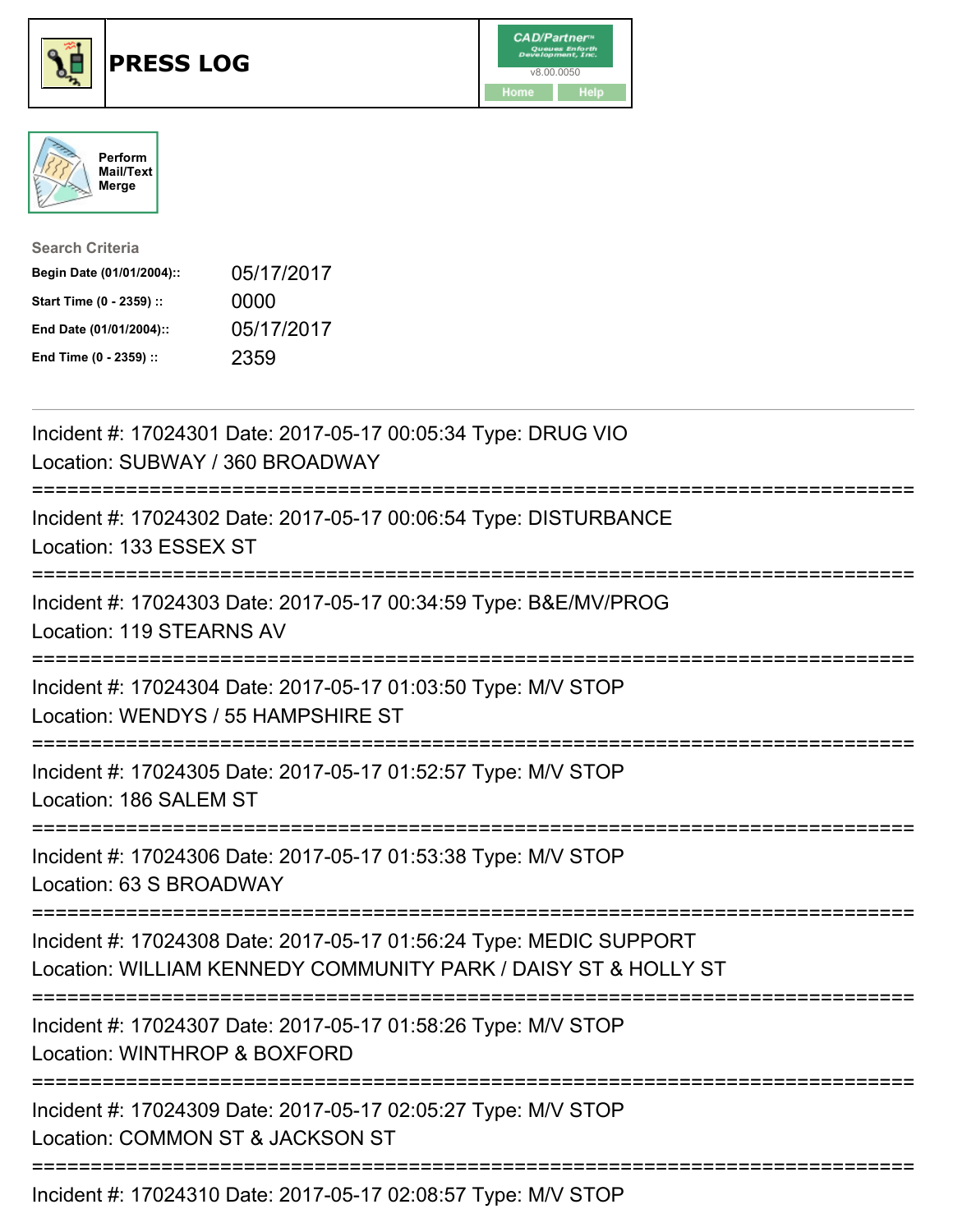| Location: HAVERHILL ST & LAWRENCE ST                                                                                                           |
|------------------------------------------------------------------------------------------------------------------------------------------------|
| Incident #: 17024311 Date: 2017-05-17 02:12:55 Type: M/V STOP<br>Location: HAVERHILL ST & RESERVOIR DR                                         |
| Incident #: 17024312 Date: 2017-05-17 02:18:47 Type: M/V STOP<br>Location: HAVERHILL ST & UNION ST                                             |
| Incident #: 17024313 Date: 2017-05-17 02:24:34 Type: M/V STOP<br>Location: BROADWAY & LOWELL ST<br>====================                        |
| Incident #: 17024314 Date: 2017-05-17 02:30:32 Type: TOW/REPOSSED<br><b>Location: 11 HAMILTON ST</b>                                           |
| Incident #: 17024315 Date: 2017-05-17 02:33:01 Type: M/V STOP<br>Location: HAVERHILL ST & UNION ST                                             |
| ============================<br>Incident #: 17024316 Date: 2017-05-17 02:34:58 Type: M/V STOP<br>Location: BROADWAY & WATER ST<br>------------ |
| Incident #: 17024318 Date: 2017-05-17 02:49:19 Type: M/V STOP<br>Location: ISLAND ST & UNION ST                                                |
| Incident #: 17024317 Date: 2017-05-17 02:49:45 Type: M/V STOP<br>Location: BROADWAY & CANAL ST                                                 |
| Incident #: 17024319 Date: 2017-05-17 02:57:16 Type: BUILDING CHK<br>Location: 9 BROADWAY                                                      |
| Incident #: 17024320 Date: 2017-05-17 03:03:22 Type: ALARM/BURG<br>Location: MARIA LA CANTINA / 530 BROADWAY                                   |
| Incident #: 17024321 Date: 2017-05-17 03:11:12 Type: M/V STOP<br>Location: HAMPSHIRE ST & VALLEY ST                                            |
| Incident #: 17024322 Date: 2017-05-17 03:15:07 Type: TOW/REPOSSED<br>Location: 238 HAVERHILL ST                                                |
| Incident #: 17024323 Date: 2017-05-17 04:06:37 Type: DOMESTIC/PAST<br>Location: 12 SARATOGA                                                    |
| Incident #: 17024324 Date: 2017-05-17 04:18:23 Type: SUICIDE ATTEMPT                                                                           |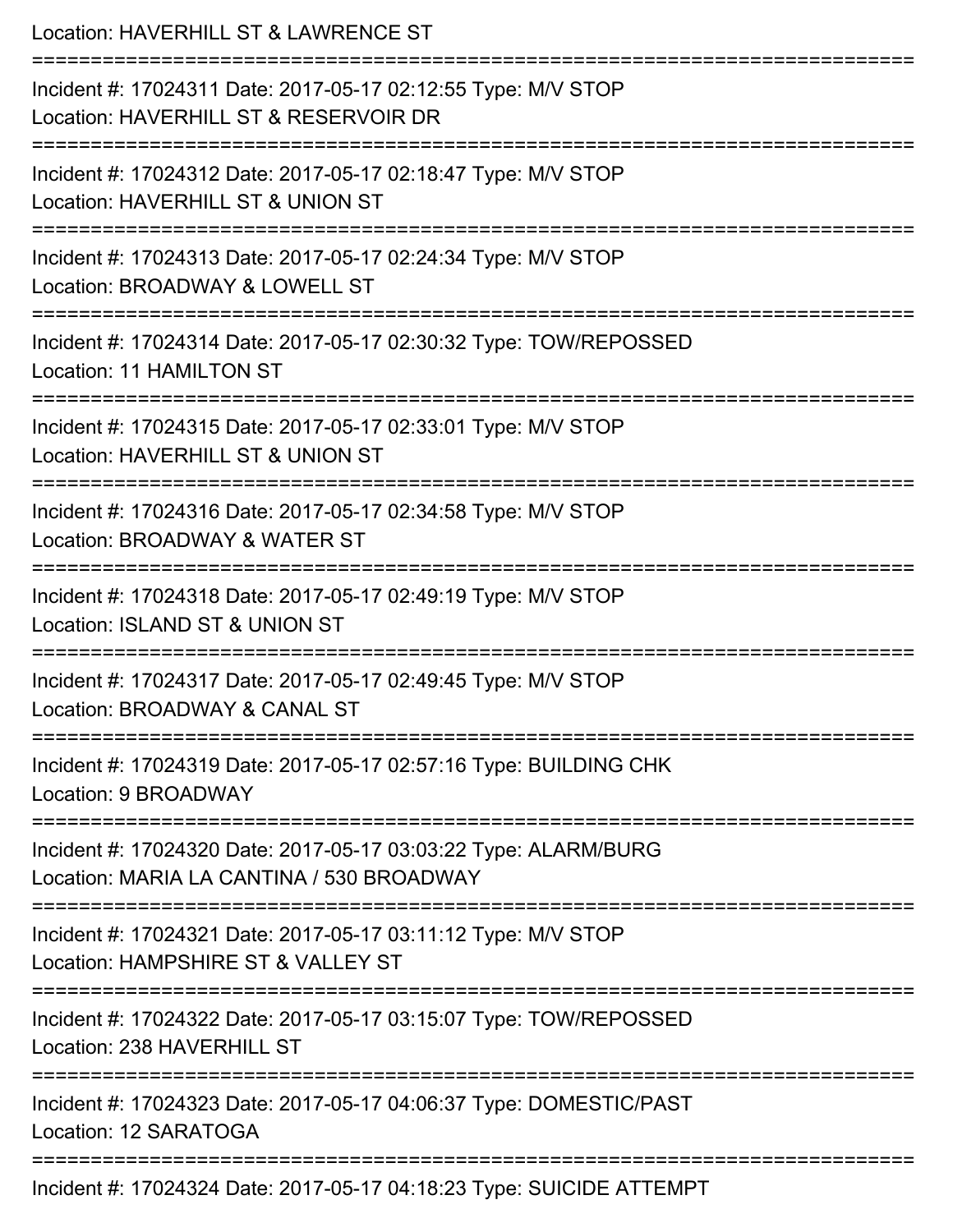| Incident #: 17024325 Date: 2017-05-17 04:35:25 Type: DISTURBANCE<br>Location: 440 LOWELL ST                            |
|------------------------------------------------------------------------------------------------------------------------|
| Incident #: 17024326 Date: 2017-05-17 05:05:22 Type: M/V STOP<br>Location: S BROADWAY & SHATTUCK ST                    |
| Incident #: 17024327 Date: 2017-05-17 06:08:30 Type: CK WELL BEING<br>Location: AMHERST ST & BEACON ST                 |
| Incident #: 17024328 Date: 2017-05-17 06:54:53 Type: TOW/REPOSSED<br>Location: 116 BUNKERHILL ST                       |
| Incident #: 17024329 Date: 2017-05-17 07:42:52 Type: SUS PERS/MV<br>Location: BUCKLEY GARAGE / AMESBURY ST & COMMON ST |
| Incident #: 17024330 Date: 2017-05-17 08:08:58 Type: VIO CITY ORD<br>Location: 59 HANCOCK ST                           |
| Incident #: 17024331 Date: 2017-05-17 08:30:44 Type: ALARM/BURG<br>Location: EL FUERTE DE MUFFLER / 19 MEDFORD ST      |
| Incident #: 17024332 Date: 2017-05-17 08:56:34 Type: INVESTIGATION<br>Location: 77 S UNION ST                          |
| Incident #: 17024333 Date: 2017-05-17 09:01:11 Type: ALARMS<br>Location: 262 S UNION ST #1                             |
| Incident #: 17024334 Date: 2017-05-17 09:13:26 Type: TOW OF M/V<br>Location: 550 BROADWAY                              |
| Incident #: 17024335 Date: 2017-05-17 09:20:00 Type: MEDIC SUPPORT<br>Location: 73 WINTHROP AV                         |
| Incident #: 17024336 Date: 2017-05-17 09:23:31 Type: INVEST CONT<br>Location: 22 HAWLEY ST                             |
| Incident #: 17024337 Date: 2017-05-17 09:29:19 Type: DISABLED MV<br>Location: WINTHROP AV                              |
| Incident #: 17024338 Date: 2017-05-17 09:48:18 Type: M/V STOP                                                          |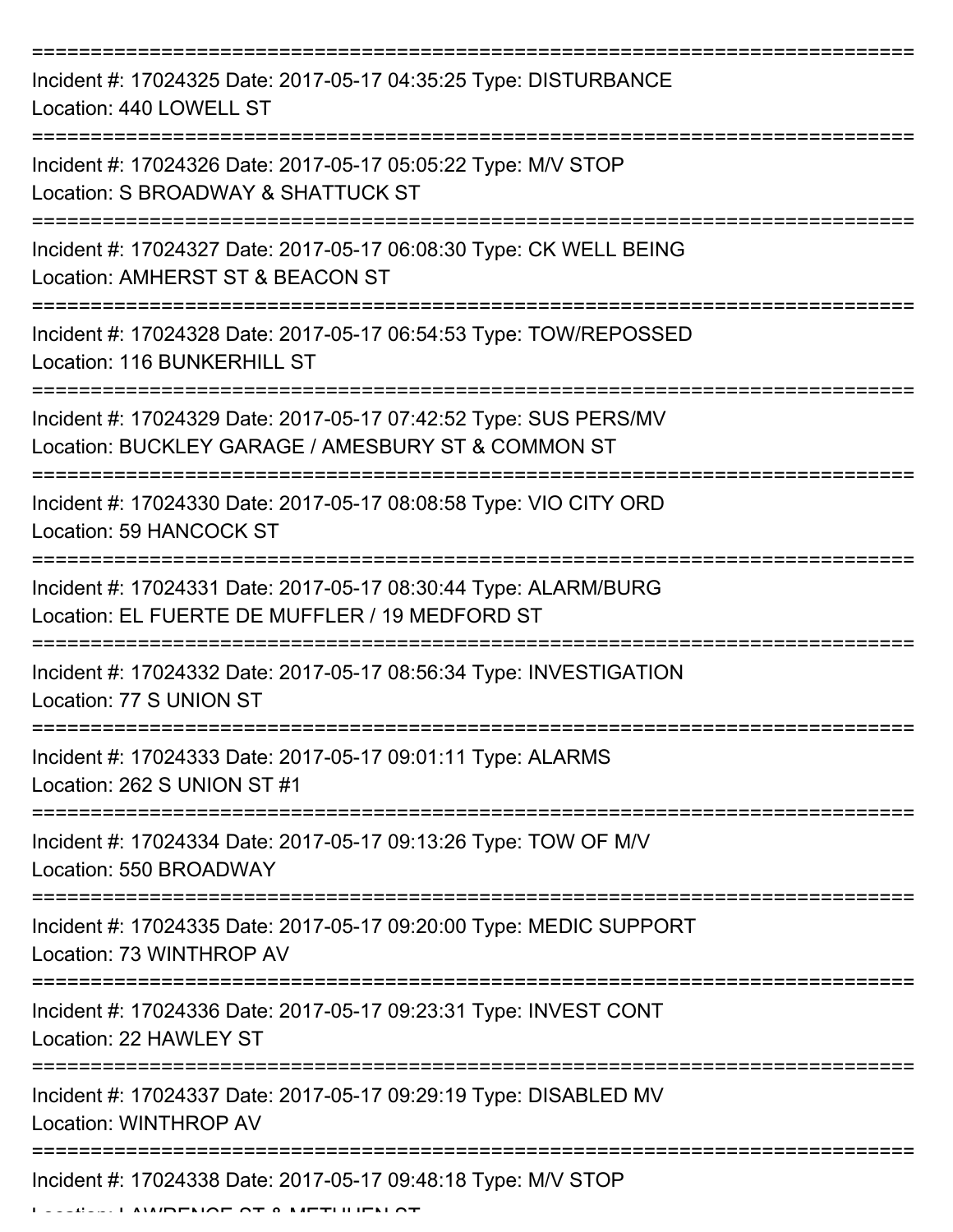| Incident #: 17024339 Date: 2017-05-17 09:52:12 Type: SUS PERS/MV<br>Location: KELLYS FURNITURE / LOWELL ST        |
|-------------------------------------------------------------------------------------------------------------------|
| Incident #: 17024340 Date: 2017-05-17 09:52:42 Type: TOW OF M/V<br>Location: 550 BROADWAY                         |
| Incident #: 17024341 Date: 2017-05-17 09:53:00 Type: NOTIFICATION<br>Location: 6 POWERS ST                        |
| Incident #: 17024342 Date: 2017-05-17 09:59:07 Type: ALARM/BURG<br>Location: HERNANDEZ RESIDENCE / 28 GARFIELD ST |
| Incident #: 17024343 Date: 2017-05-17 10:04:25 Type: PARK & WALK<br>Location: BRADFORD ST & BROADWAY              |
| Incident #: 17024344 Date: 2017-05-17 10:13:43 Type: PARK & WALK<br>Location: S UNION ST                          |
| Incident #: 17024346 Date: 2017-05-17 10:36:54 Type: TRANSPORT<br>Location: 90 LOWELL ST                          |
| Incident #: 17024345 Date: 2017-05-17 10:37:10 Type: INVEST CONT<br>Location: 67 KINGSTON ST                      |
| Incident #: 17024347 Date: 2017-05-17 10:45:55 Type: SUS PERS/MV<br><b>Location: WEST ST</b>                      |
| Incident #: 17024350 Date: 2017-05-17 11:02:06 Type: SUS PERS/MV<br>Location: 45 SPRINGFIELD ST                   |
| Incident #: 17024349 Date: 2017-05-17 11:02:23 Type: M/V STOP<br>Location: ESSEX ST & LAWRENCE ST                 |
| Incident #: 17024351 Date: 2017-05-17 11:18:53 Type: M/V STOP<br>Location: HANCOCK ST & MELROSE TER               |
| Incident #: 17024352 Date: 2017-05-17 11:23:08 Type: M/V STOP<br><b>Location: CENTRAL BRIDGE</b>                  |
| Incident #: 17024353 Date: 2017-05-17 11:23:53 Type: M/V STOP                                                     |

Location: HAMPSHIPE ST & METHHEN ST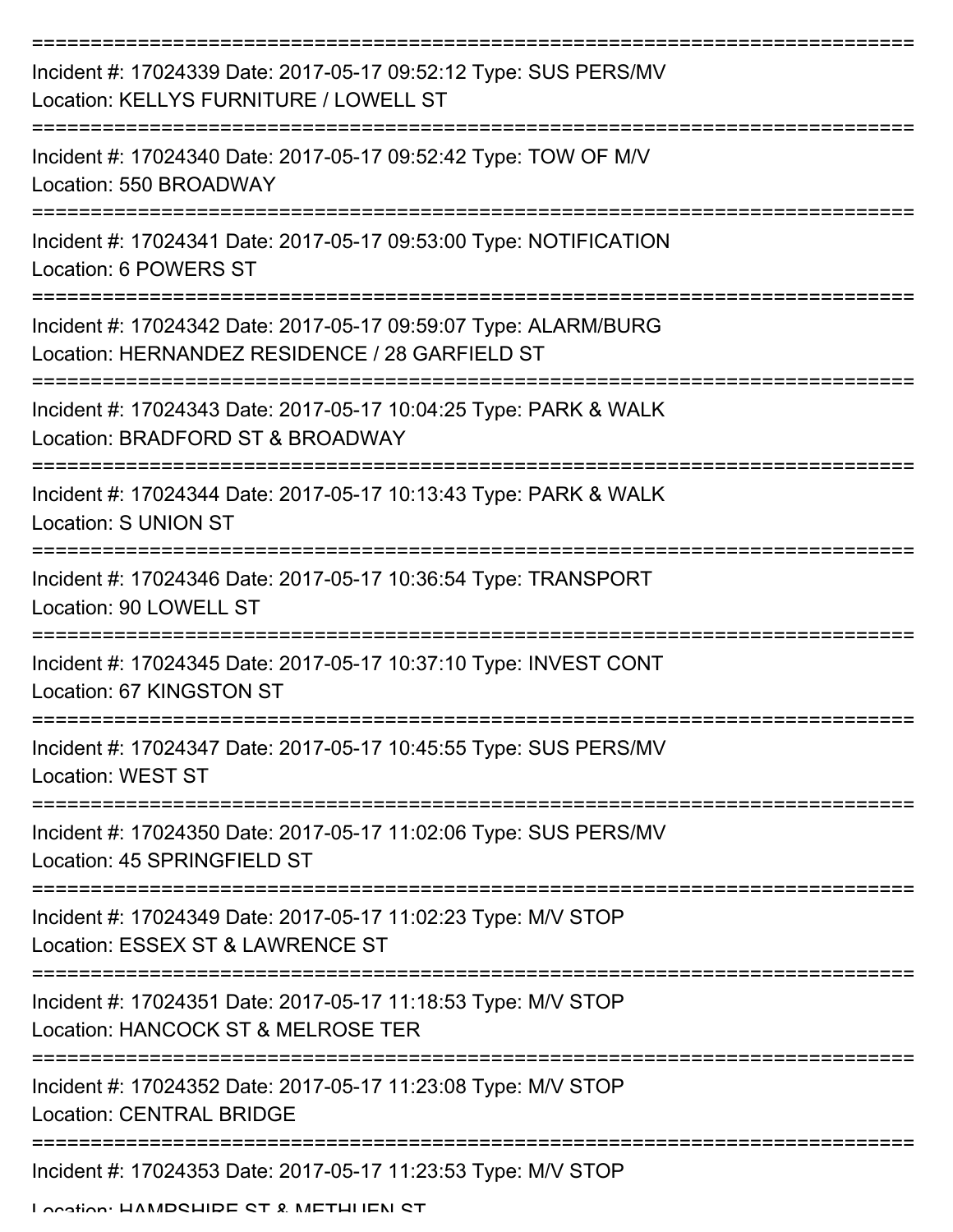| Incident #: 17024354 Date: 2017-05-17 11:27:43 Type: M/V STOP<br>Location: EXETER ST & WINTHROP AV    |
|-------------------------------------------------------------------------------------------------------|
| Incident #: 17024355 Date: 2017-05-17 11:28:01 Type: M/V STOP<br>Location: MERRIMACK ST & S UNION ST  |
| Incident #: 17024356 Date: 2017-05-17 11:30:54 Type: KEEP PEACE<br>Location: 8 W KENNETH ST           |
| Incident #: 17024357 Date: 2017-05-17 11:33:34 Type: UNWANTEDGUEST<br>Location: 8 W KENNETH ST        |
| Incident #: 17024358 Date: 2017-05-17 11:46:12 Type: MEDIC SUPPORT<br>Location: 22 MAGINNIS AV        |
| Incident #: 17024359 Date: 2017-05-17 11:46:30 Type: M/V STOP<br>Location: ANDOVER ST & BROOKFIELD ST |
| Incident #: 17024360 Date: 2017-05-17 12:07:38 Type: SUICIDE ATTEMPT<br>Location: 71 N PARISH RD      |
| Incident #: 17024363 Date: 2017-05-17 12:12:53 Type: INVEST CONT<br>Location: 11 W KENNETH ST         |
| Incident #: 17024364 Date: 2017-05-17 12:15:36 Type: SHOPLIFTING<br>Location: 700 ESSEX ST            |
| Incident #: 17024365 Date: 2017-05-17 12:22:05 Type: GENERAL SERV<br>Location: 70 N PARISH RD         |
| Incident #: 17024366 Date: 2017-05-17 12:27:45 Type: PARK & WALK<br>Location: BRADFORD ST & BROADWAY  |
| Incident #: 17024367 Date: 2017-05-17 12:56:01 Type: M/V STOP<br>Location: 236 E HAVERHILL ST         |
| Incident #: 17024368 Date: 2017-05-17 12:56:32 Type: M/V STOP<br>Location: PARKER ST & SPRINGFIELD ST |
| Incident #: 17024369 Date: 2017-05-17 13:06:05 Type: M/V STOP                                         |

Location: 237 BRUCE ST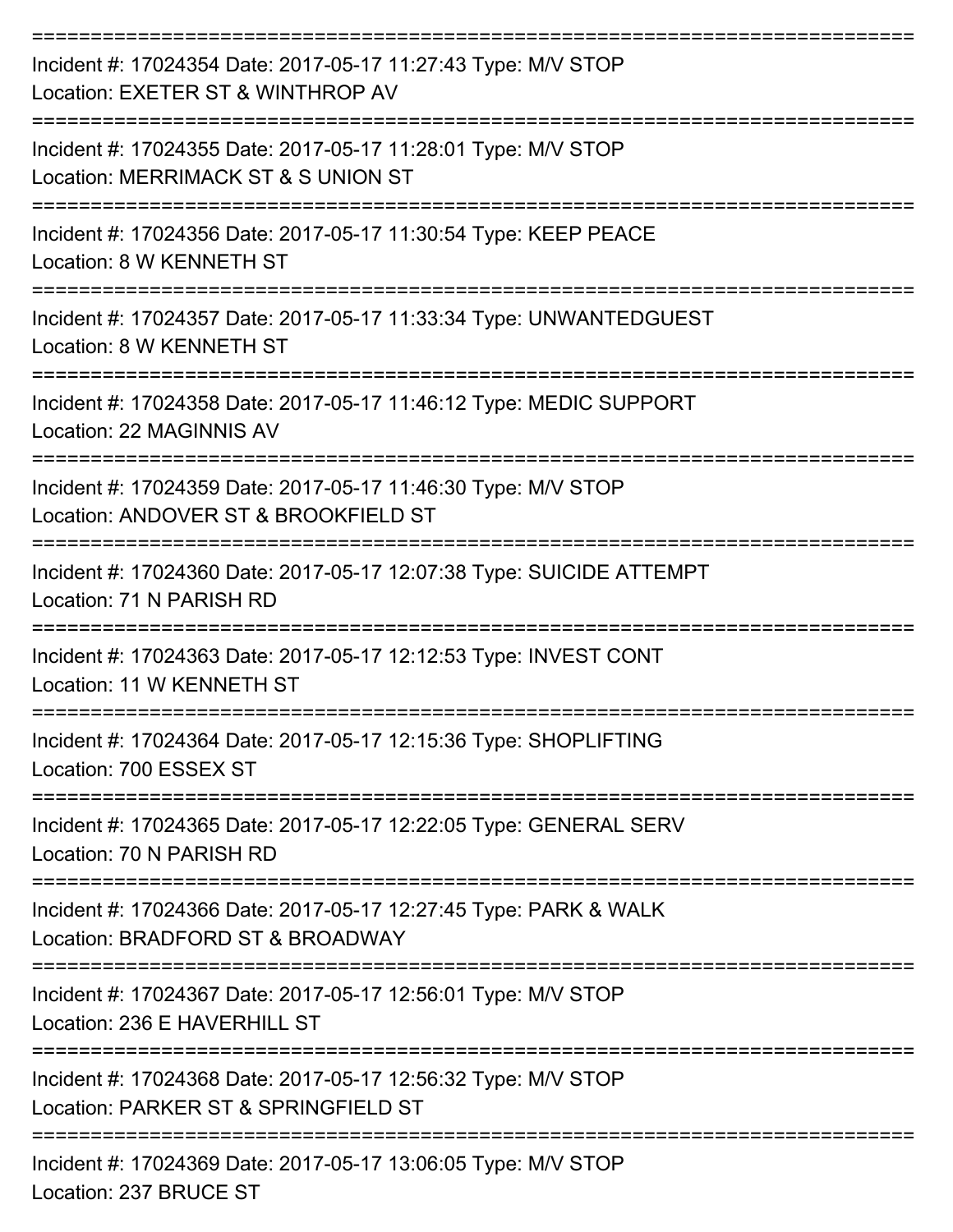| Incident #: 17024370 Date: 2017-05-17 13:22:39 Type: M/V STOP<br>Location: 103 BUNKERHILL ST                                   |
|--------------------------------------------------------------------------------------------------------------------------------|
| ==========================<br>Incident #: 17024371 Date: 2017-05-17 13:24:20 Type: AUTO ACC/NO PI<br>Location: 70 SHEPPARD     |
| Incident #: 17024372 Date: 2017-05-17 13:25:27 Type: SUS PERS/MV<br>Location: 50 SHEPARD ST<br>=============================== |
| Incident #: 17024373 Date: 2017-05-17 13:28:13 Type: M/V STOP<br>Location: FRANKLIN ST & HAVERHILL ST<br>:===================  |
| Incident #: 17024374 Date: 2017-05-17 13:36:20 Type: AUTO ACC/PI<br>Location: HAMPSHIRE ST & TREMONT ST                        |
| Incident #: 17024375 Date: 2017-05-17 13:59:16 Type: ANIMAL COMPL<br>Location: 12 METHUEN ST                                   |
| Incident #: 17024376 Date: 2017-05-17 14:02:57 Type: AUTO ACC/UNK PI<br>Location: 337 S BROADWAY                               |
| Incident #: 17024377 Date: 2017-05-17 14:03:04 Type: FIGHT<br>Location: 44 PARK ST #3                                          |
| Incident #: 17024381 Date: 2017-05-17 14:45:18 Type: FRAUD<br>Location: 52 LAKE ST                                             |
| Incident #: 17024378 Date: 2017-05-17 15:01:43 Type: ALARMS<br>Location: 101 S BOWDOIN ST                                      |
| Incident #: 17024379 Date: 2017-05-17 15:16:30 Type: AUTO ACC/NO PI<br>Location: BODWELL ST & WARREN ST                        |
| Incident #: 17024380 Date: 2017-05-17 15:19:07 Type: SUS PERS/MV<br>Location: ANDOVER & BLANCHARD                              |
| Incident #: 17024382 Date: 2017-05-17 15:29:35 Type: DISABLED MV<br>Location: HAWLEY ST & S BROADWAY                           |
| Incident #: 17024383 Date: 2017-05-17 15:32:42 Type: MEDIC SUPPORT<br><b>Location: 39 MANCHESTER ST</b>                        |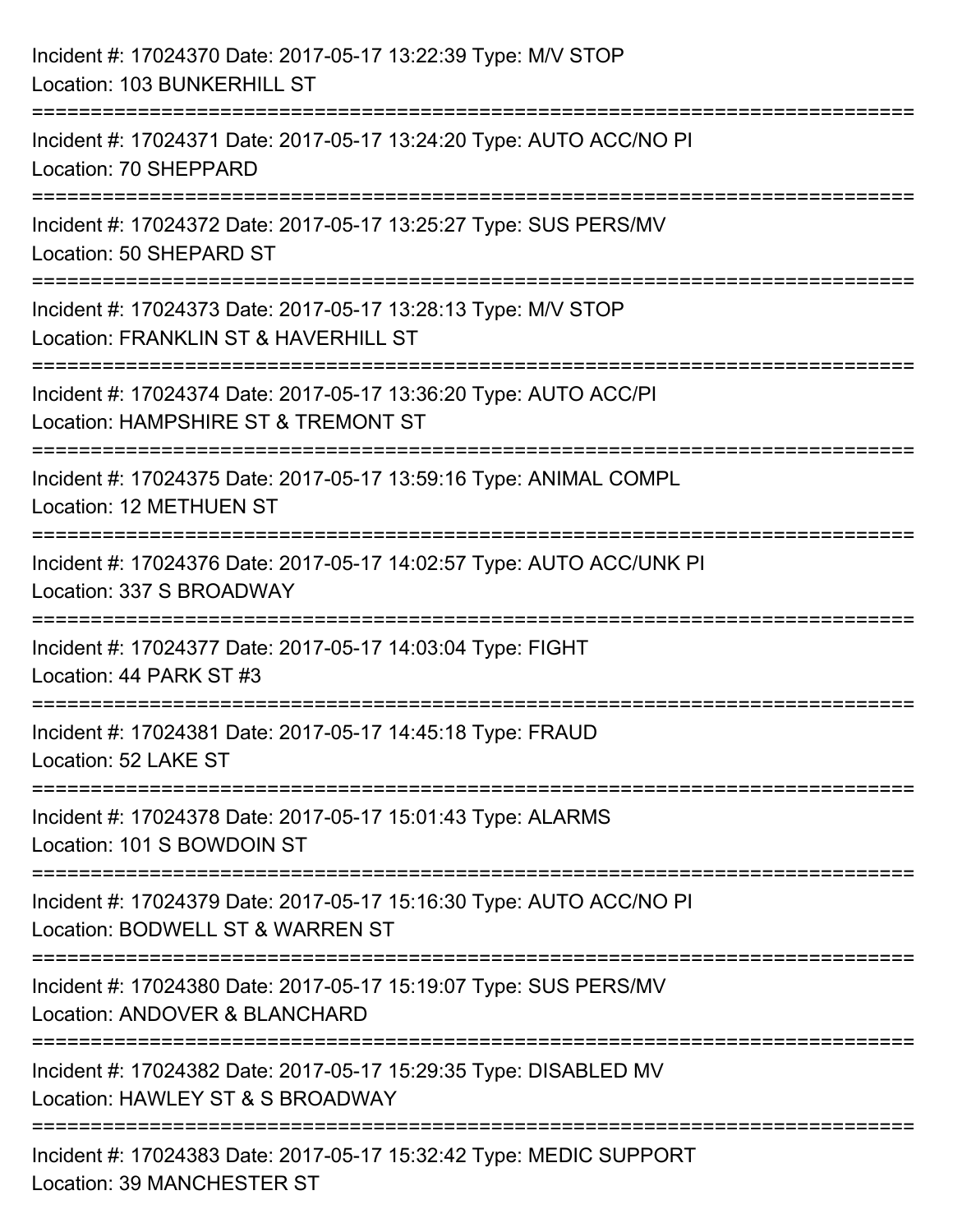| Incident #: 17024384 Date: 2017-05-17 15:33:47 Type: ALARM/HOLD<br>Location: FRIENDLYS RESTAURANT / 227 WINTHROP AV            |
|--------------------------------------------------------------------------------------------------------------------------------|
| Incident #: 17024385 Date: 2017-05-17 15:44:51 Type: INVESTIGATION<br>Location: 530 BROADWAY                                   |
| Incident #: 17024386 Date: 2017-05-17 15:55:33 Type: SUS PERS/MV<br>Location: 3 LYNN ST<br>:================================== |
| Incident #: 17024387 Date: 2017-05-17 16:00:28 Type: MEDIC SUPPORT<br>Location: 104 JENNINGS ST FL 2                           |
| Incident #: 17024388 Date: 2017-05-17 16:03:34 Type: AUTO ACC/NO PI<br><b>Location: ISLAND ST</b>                              |
| Incident #: 17024389 Date: 2017-05-17 16:08:02 Type: ALARM/BURG<br>Location: 6 DIAMOND ST #7                                   |
| Incident #: 17024390 Date: 2017-05-17 16:11:29 Type: KEEP PEACE<br>Location: 6 DIAMOND ST #04<br>.===================          |
| Incident #: 17024391 Date: 2017-05-17 16:28:06 Type: AUTO ACC/NO PI<br>Location: MERRIMACK ST & S BROADWAY                     |
| Incident #: 17024392 Date: 2017-05-17 16:37:51 Type: M/V STOP<br>Location: BROADWAY & CONCORD ST                               |
| Incident #: 17024393 Date: 2017-05-17 16:40:27 Type: DRUG OVERDOSE<br>Location: 370 BROADWAY                                   |
| Incident #: 17024394 Date: 2017-05-17 16:41:50 Type: M/V STOP<br>Location: BROADWAY & LOWELL ST                                |
| Incident #: 17024397 Date: 2017-05-17 16:43:19 Type: NOISE ORD<br>Location: 274 EAST HAVERHILL STREET #11                      |
| Incident #: 17024395 Date: 2017-05-17 16:43:46 Type: M/V STOP<br>Location: FRANKLIN ST & LOWELL ST                             |
| Incident #: 17024396 Date: 2017-05-17 16:44:15 Type: M/V STOP<br>Location: MERRIMACK ST & S UNION ST                           |

===========================================================================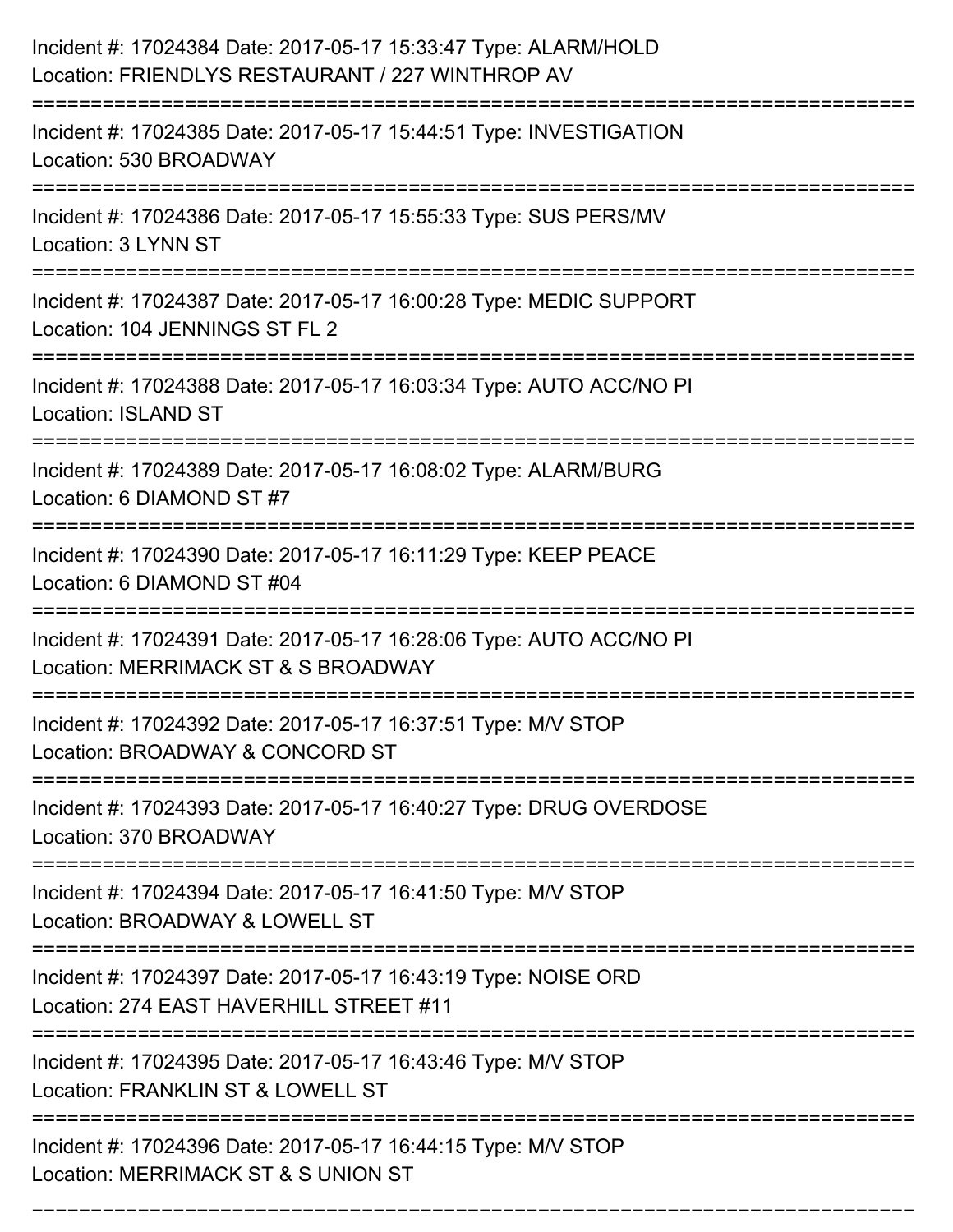| Incident #: 17024398 Date: 2017-05-17 16:47:21 Type: NOISE ORD<br>Location: 30 EAST ST #BASEMENT<br>----------------------- |
|-----------------------------------------------------------------------------------------------------------------------------|
| Incident #: 17024399 Date: 2017-05-17 16:49:42 Type: AUTO ACC/NO PI<br>Location: 40 LAWRENCE ST                             |
| Incident #: 17024400 Date: 2017-05-17 16:50:02 Type: MEDIC SUPPORT<br>Location: 12 BROADWAY AV<br>:=======================  |
| Incident #: 17024401 Date: 2017-05-17 16:50:45 Type: M/V STOP<br>Location: 8 MERRIMACK ST                                   |
| Incident #: 17024402 Date: 2017-05-17 16:52:04 Type: MEDIC SUPPORT<br>Location: 19 DOYLE ST FL 2                            |
| Incident #: 17024403 Date: 2017-05-17 16:56:21 Type: M/V STOP<br><b>Location: HAMPSHIRE ST</b>                              |
| Incident #: 17024404 Date: 2017-05-17 16:57:03 Type: M/V STOP<br>Location: MERRIMACK ST & PARKER ST                         |
| Incident #: 17024405 Date: 2017-05-17 16:58:02 Type: ALARM/BURG<br>Location: 6 DIAMOND ST #7                                |
| Incident #: 17024406 Date: 2017-05-17 17:06:45 Type: M/V STOP<br>Location: MARKET ST & PARKER ST                            |
| Incident #: 17024407 Date: 2017-05-17 17:12:49 Type: M/V STOP<br>Location: 101 AMESBURY ST                                  |
| Incident #: 17024408 Date: 2017-05-17 17:17:24 Type: M/V STOP<br>Location: FRANKLIN ST & LOWELL ST                          |
| Incident #: 17024409 Date: 2017-05-17 17:24:49 Type: M/V STOP<br>Location: CENTRAL BRIDGE / 0 MERRIMACK ST                  |
| Incident #: 17024410 Date: 2017-05-17 17:27:29 Type: M/V STOP<br>Location: 77 WINTHROP AV                                   |
| Incident #: 17024411 Date: 2017-05-17 17:30:14 Type: DRUG OVERDOSE<br>Location: AMESBURY ST. FL 3                           |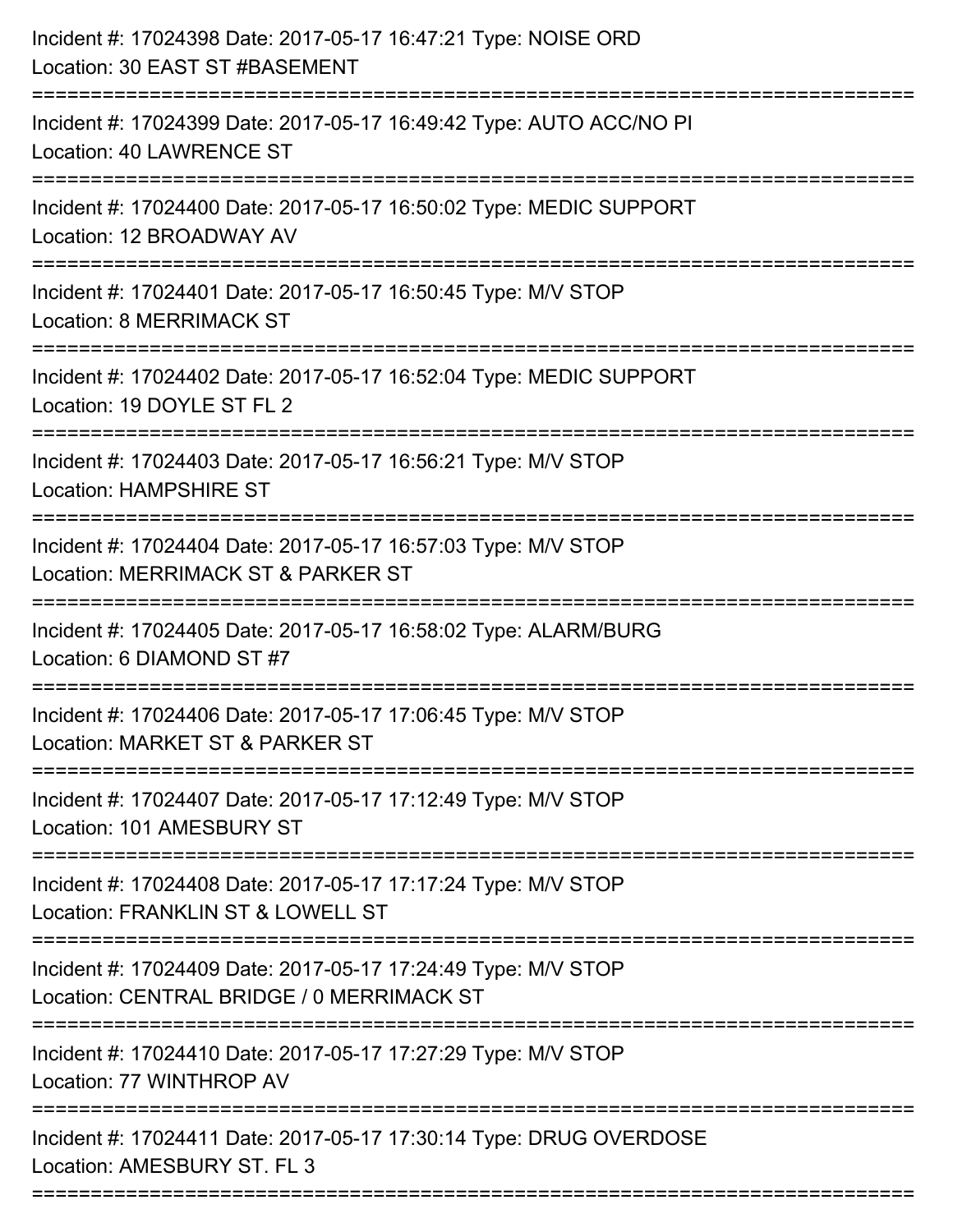Location: FERGUSON ST & S BROADWAY =========================================================================== Incident #: 17024412 Date: 2017-05-17 17:34:39 Type: M/V STOP Location: 151 MAY ST =========================================================================== Incident #: 17024414 Date: 2017-05-17 17:35:20 Type: M/V STOP Location: FERGUSON ST & S BROADWAY =========================================================================== Incident #: 17024415 Date: 2017-05-17 17:36:46 Type: M/V STOP Location: LASALLE AV & S BROADWAY =========================================================================== Incident #: 17024417 Date: 2017-05-17 17:38:36 Type: MV/BLOCKING Location: 185 NEWBURY ST =========================================================================== Incident #: 17024416 Date: 2017-05-17 17:38:58 Type: M/V STOP Location: FRANKLIN ST & LOWELL ST =========================================================================== Incident #: 17024418 Date: 2017-05-17 17:39:19 Type: M/V STOP Location: S UNION ST & WINTHROP AV =========================================================================== Incident #: 17024419 Date: 2017-05-17 17:39:40 Type: M/V STOP Location: S BROADWAY & WEARE ST =========================================================================== Incident #: 17024420 Date: 2017-05-17 17:42:05 Type: HIT & RUN M/V Location: 67 WEST ST =========================================================================== Incident #: 17024421 Date: 2017-05-17 17:44:02 Type: M/V STOP Location: FERGUSON ST & S BROADWAY =========================================================================== Incident #: 17024423 Date: 2017-05-17 17:46:32 Type: M/V STOP Location: S BROADWAY & WEARE ST =========================================================================== Incident #: 17024422 Date: 2017-05-17 17:46:44 Type: M/V STOP Location: ESSEX ST & FRANKLIN ST =========================================================================== Incident #: 17024424 Date: 2017-05-17 17:49:09 Type: SUS PERS/MV Location: WEST ST PARK =========================================================================== Incident #: 17024425 Date: 2017-05-17 17:52:29 Type: M/V STOP Location: BROADWAY & LOWELL ST ===========================================================================

Incident #: 17024426 Date: 2017 05 170246 Date: 2017 05 17:59:13 Type: MEDIC SUPPORT<br>.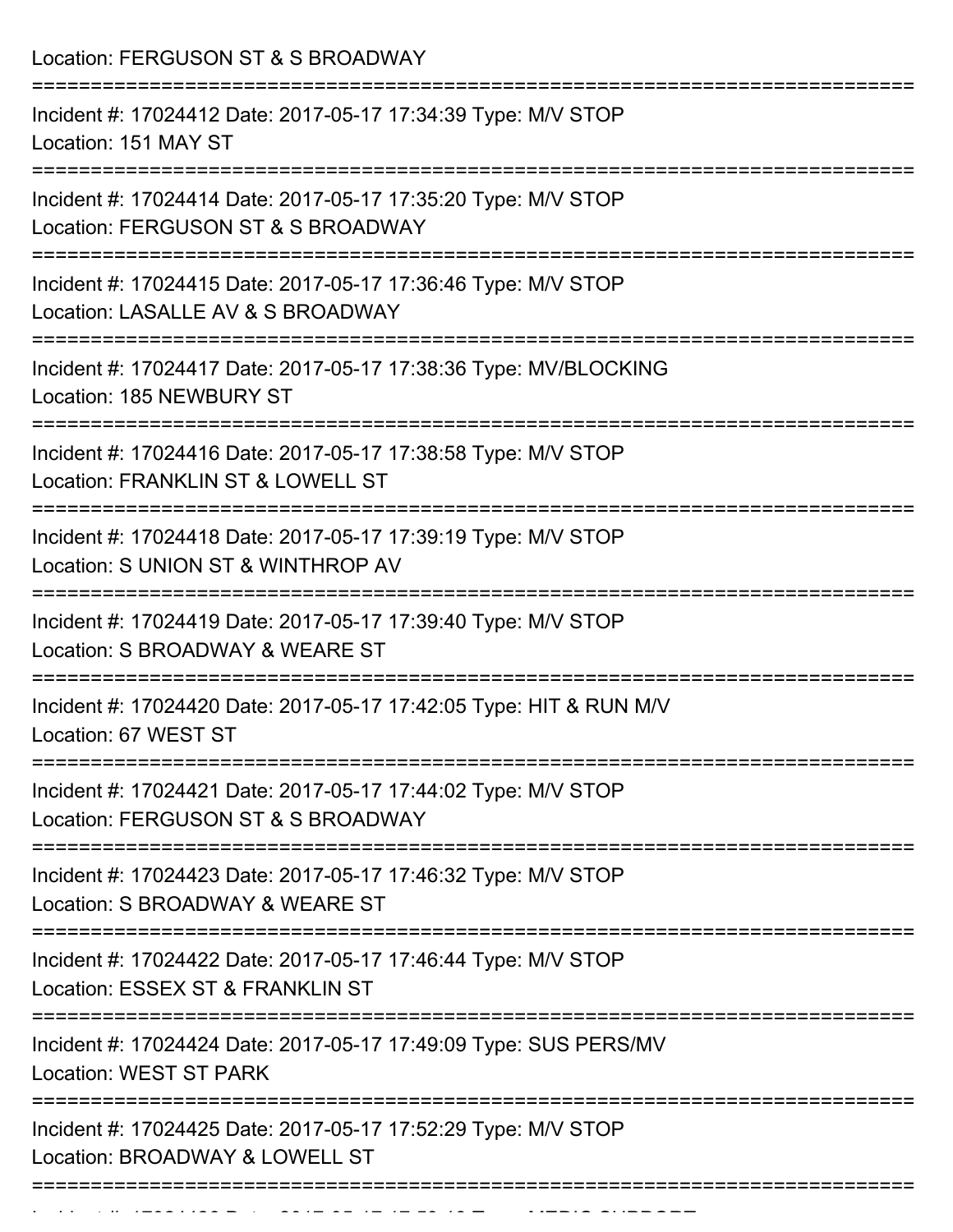Location: 80 HOLLY ST FL 2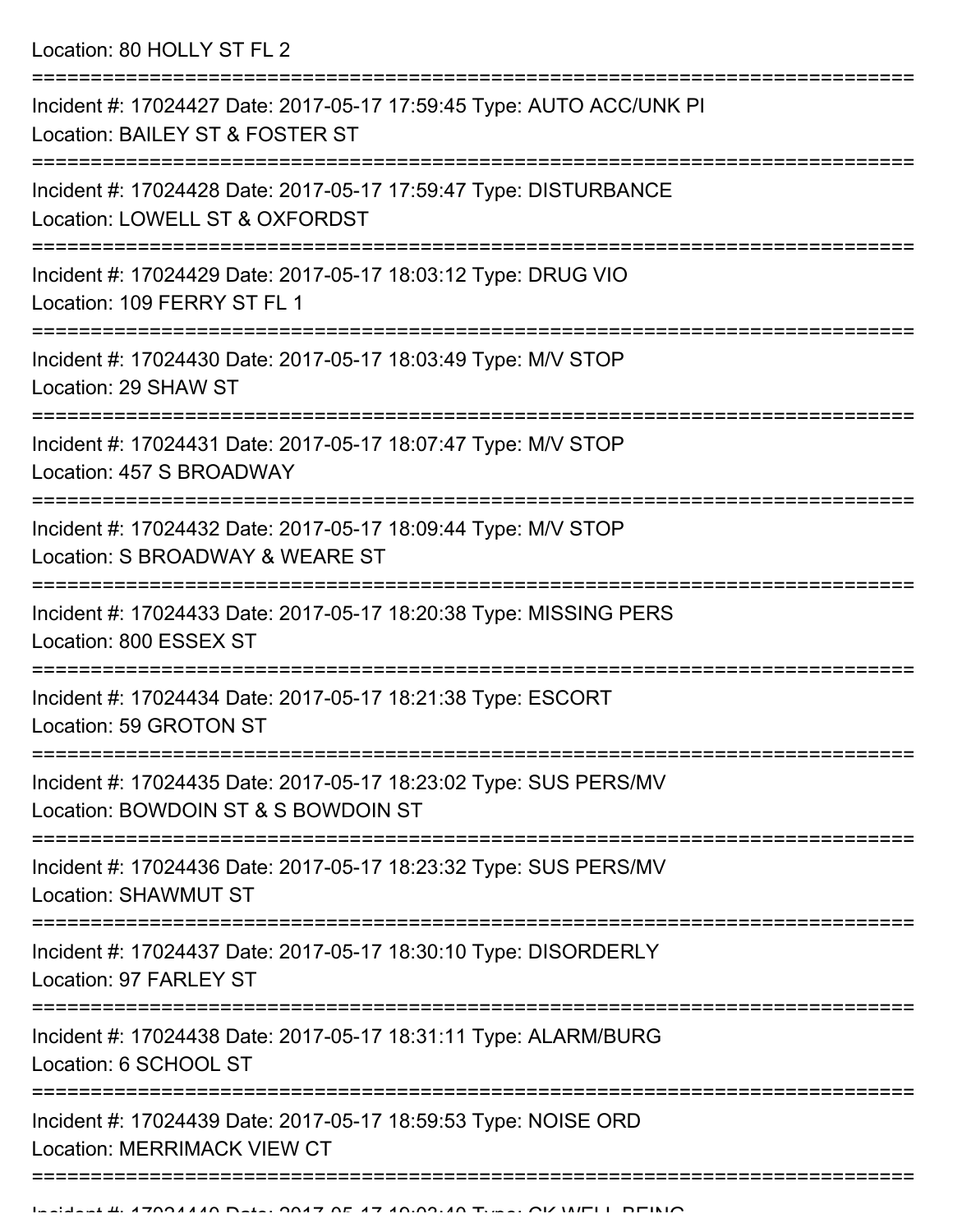| Incident #: 17024441 Date: 2017-05-17 19:06:24 Type: A&B PAST<br><b>Location: 59 MANCHESTER ST</b><br>---------------------<br>Incident #: 17024442 Date: 2017-05-17 19:22:06 Type: ANIMAL COMPL<br>Location: 15 HANLON CT<br>Incident #: 17024443 Date: 2017-05-17 19:38:17 Type: LOUD NOISE<br>Location: 159 MARGIN ST<br>Incident #: 17024444 Date: 2017-05-17 19:41:52 Type: VANDALISM/PROG<br><b>Location: ALLEN ST</b><br>Incident #: 17024445 Date: 2017-05-17 19:55:46 Type: NOISE ORD<br>Location: 25 ROBINSON CT<br>Incident #: 17024446 Date: 2017-05-17 19:57:16 Type: SUS PERS/MV<br>Location: 30 KENT ST<br>Incident #: 17024447 Date: 2017-05-17 20:01:40 Type: CK WELL BEING<br>Location: 19 HAMILTON ST<br>Incident #: 17024448 Date: 2017-05-17 20:08:37 Type: NOISE ORD<br>Location: 8 FARLEY ST<br>Incident #: 17024449 Date: 2017-05-17 20:12:37 Type: M/V STOP<br>Location: 5 W LAUREL ST<br>Incident #: 17024450 Date: 2017-05-17 20:19:11 Type: ALARMS<br>Location: 4 MASON ST<br>Incident #: 17024452 Date: 2017-05-17 20:24:36 Type: DISTURBANCE<br>Location: 17 MARTHA LN<br>Incident #: 17024451 Date: 2017-05-17 20:26:06 Type: DISTURBANCE<br>Location: 211 PROSPECT ST<br>Incident #: 17024453 Date: 2017-05-17 20:32:58 Type: DOMESTIC/PAST<br>Location: 19 THOMAS RD | <b>Location: JACKSON ST</b> |
|-------------------------------------------------------------------------------------------------------------------------------------------------------------------------------------------------------------------------------------------------------------------------------------------------------------------------------------------------------------------------------------------------------------------------------------------------------------------------------------------------------------------------------------------------------------------------------------------------------------------------------------------------------------------------------------------------------------------------------------------------------------------------------------------------------------------------------------------------------------------------------------------------------------------------------------------------------------------------------------------------------------------------------------------------------------------------------------------------------------------------------------------------------------------------------------------------------------------------------------------------------------------------------------------------------|-----------------------------|
|                                                                                                                                                                                                                                                                                                                                                                                                                                                                                                                                                                                                                                                                                                                                                                                                                                                                                                                                                                                                                                                                                                                                                                                                                                                                                                       |                             |
|                                                                                                                                                                                                                                                                                                                                                                                                                                                                                                                                                                                                                                                                                                                                                                                                                                                                                                                                                                                                                                                                                                                                                                                                                                                                                                       |                             |
|                                                                                                                                                                                                                                                                                                                                                                                                                                                                                                                                                                                                                                                                                                                                                                                                                                                                                                                                                                                                                                                                                                                                                                                                                                                                                                       |                             |
|                                                                                                                                                                                                                                                                                                                                                                                                                                                                                                                                                                                                                                                                                                                                                                                                                                                                                                                                                                                                                                                                                                                                                                                                                                                                                                       |                             |
|                                                                                                                                                                                                                                                                                                                                                                                                                                                                                                                                                                                                                                                                                                                                                                                                                                                                                                                                                                                                                                                                                                                                                                                                                                                                                                       |                             |
|                                                                                                                                                                                                                                                                                                                                                                                                                                                                                                                                                                                                                                                                                                                                                                                                                                                                                                                                                                                                                                                                                                                                                                                                                                                                                                       |                             |
|                                                                                                                                                                                                                                                                                                                                                                                                                                                                                                                                                                                                                                                                                                                                                                                                                                                                                                                                                                                                                                                                                                                                                                                                                                                                                                       |                             |
|                                                                                                                                                                                                                                                                                                                                                                                                                                                                                                                                                                                                                                                                                                                                                                                                                                                                                                                                                                                                                                                                                                                                                                                                                                                                                                       |                             |
|                                                                                                                                                                                                                                                                                                                                                                                                                                                                                                                                                                                                                                                                                                                                                                                                                                                                                                                                                                                                                                                                                                                                                                                                                                                                                                       |                             |
|                                                                                                                                                                                                                                                                                                                                                                                                                                                                                                                                                                                                                                                                                                                                                                                                                                                                                                                                                                                                                                                                                                                                                                                                                                                                                                       |                             |
|                                                                                                                                                                                                                                                                                                                                                                                                                                                                                                                                                                                                                                                                                                                                                                                                                                                                                                                                                                                                                                                                                                                                                                                                                                                                                                       |                             |
|                                                                                                                                                                                                                                                                                                                                                                                                                                                                                                                                                                                                                                                                                                                                                                                                                                                                                                                                                                                                                                                                                                                                                                                                                                                                                                       |                             |
|                                                                                                                                                                                                                                                                                                                                                                                                                                                                                                                                                                                                                                                                                                                                                                                                                                                                                                                                                                                                                                                                                                                                                                                                                                                                                                       |                             |

Incident #: 17024454 Date: 2017-05-17 20:37:23 Type: NOISE ORD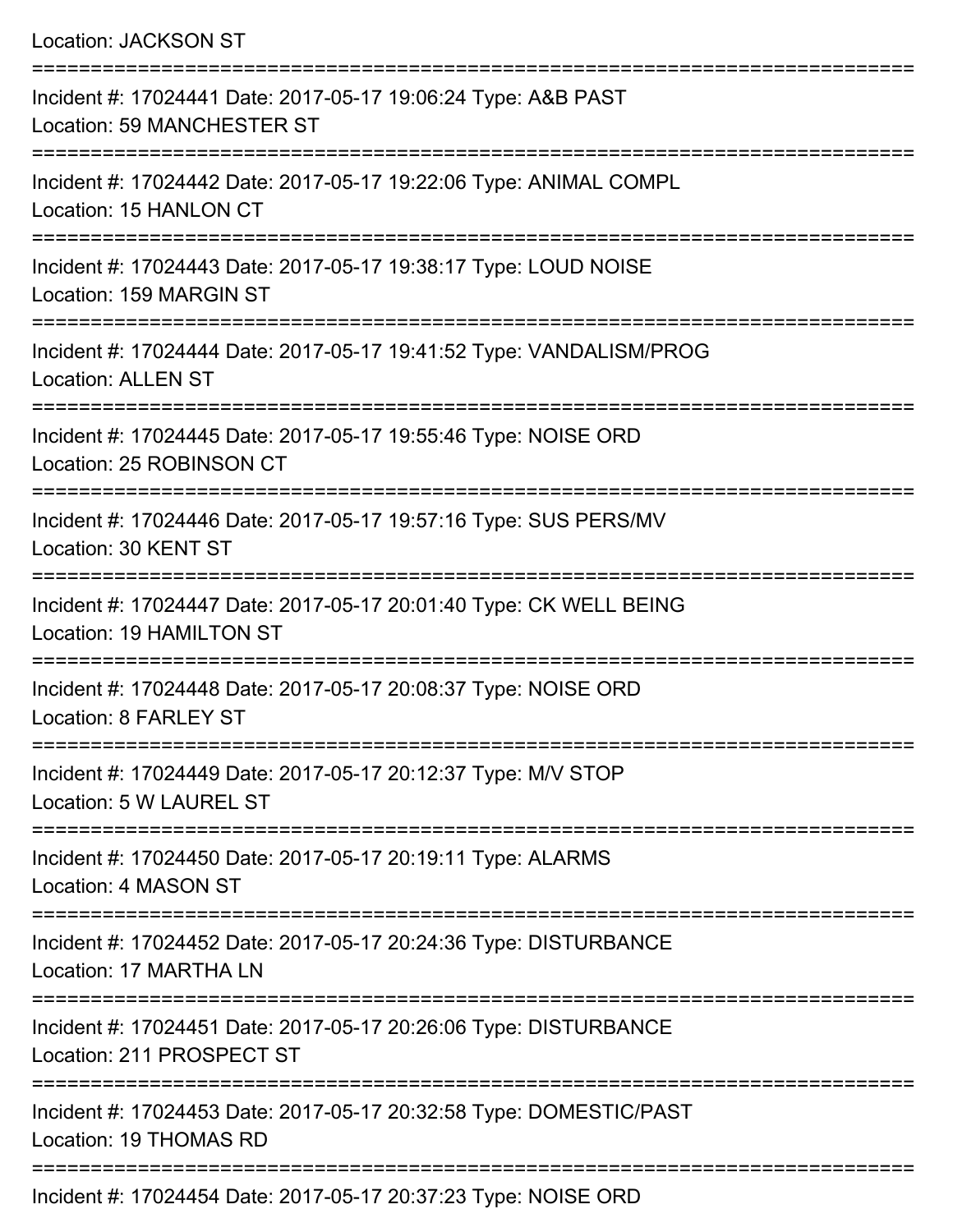| Incident #: 17024456 Date: 2017-05-17 20:46:17 Type: NOISE ORD<br>Location: 246 PROSPECT ST            |
|--------------------------------------------------------------------------------------------------------|
| Incident #: 17024455 Date: 2017-05-17 20:46:19 Type: M/V STOP<br>Location: CHARDON ST & HAMPSHIRE ST   |
| Incident #: 17024457 Date: 2017-05-17 20:51:07 Type: M/V STOP<br>Location: HAVERHILL ST & WHITE ST     |
| Incident #: 17024458 Date: 2017-05-17 20:59:08 Type: FIGHT<br>Location: 52 W DALTON ST                 |
| Incident #: 17024460 Date: 2017-05-17 21:01:31 Type: NOTIFICATION<br>Location: 429 HOWARD ST           |
| Incident #: 17024459 Date: 2017-05-17 21:01:50 Type: DISTURBANCE<br><b>Location: 41 THORNTON ST</b>    |
| Incident #: 17024461 Date: 2017-05-17 21:07:26 Type: FIGHT<br>Location: FAMILY DOLLAR / 63 WINTHROP AV |
| Incident #: 17024462 Date: 2017-05-17 21:12:20 Type: NOISE ORD<br>Location: 147 FARNHAM ST             |
| Incident #: 17024463 Date: 2017-05-17 21:15:36 Type: AUTO ACC/NO PI<br>Location: LOWELL ST & MARGIN ST |
| Incident #: 17024464 Date: 2017-05-17 21:16:40 Type: M/V STOP<br>Location: FERGUSON ST & S BROADWAY    |
| Incident #: 17024465 Date: 2017-05-17 21:26:54 Type: ABAND MV<br>Location: 80 KNOX ST                  |
| Incident #: 17024466 Date: 2017-05-17 21:31:45 Type: INVEST CONT<br>Location: 83 OREGON AV             |
| Incident #: 17024467 Date: 2017-05-17 21:37:33 Type: NOISE ORD<br>Location: 157 SALEM ST               |
| Incident #: 17024468 Date: 2017-05-17 21:45:24 Type: A&B PAST                                          |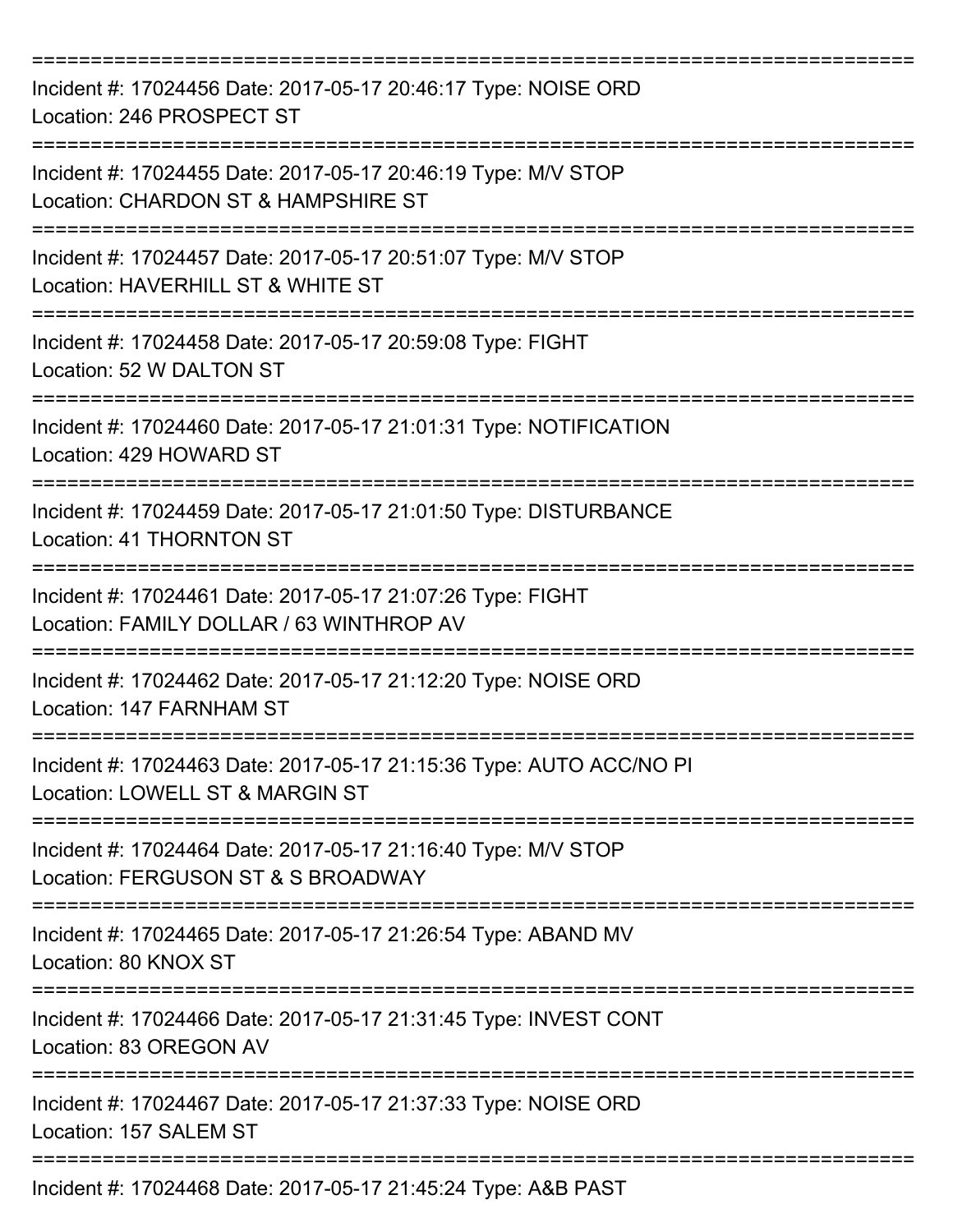| Incident #: 17024469 Date: 2017-05-17 21:46:12 Type: M/V STOP<br>Location: BODWELL ST & MEDFORD ST         |
|------------------------------------------------------------------------------------------------------------|
| Incident #: 17024470 Date: 2017-05-17 22:11:30 Type: M/V STOP<br>Location: MCCANN LIQUORS / 253 S UNION ST |
| Incident #: 17024471 Date: 2017-05-17 22:12:45 Type: ALARM/BURG<br>Location: 402 BROADWAY                  |
| Incident #: 17024472 Date: 2017-05-17 22:16:57 Type: M/V STOP<br>Location: BOWDOIN ST & S BROADWAY         |
| Incident #: 17024474 Date: 2017-05-17 22:24:40 Type: DOMESTIC/PROG<br>Location: 270 AMES ST                |
| Incident #: 17024473 Date: 2017-05-17 22:25:20 Type: TOW OF M/V<br>Location: AMES ST & HAVERHILL ST        |
| Incident #: 17024475 Date: 2017-05-17 22:32:07 Type: MISSING PERS<br>Location: 25 SALEM ST                 |
| Incident #: 17024476 Date: 2017-05-17 22:35:41 Type: M/V STOP<br>Location: CARVER ST & SHATTUCK ST         |
| Incident #: 17024477 Date: 2017-05-17 22:37:42 Type: NOISE ORD<br>Location: BASSWOOD ST                    |
| Incident #: 17024478 Date: 2017-05-17 22:38:58 Type: COURT DOC SERVE<br>Location: 45 EUTAW ST              |
| Incident #: 17024479 Date: 2017-05-17 23:01:25 Type: NOISE ORD<br><b>Location: BUNKERHILL ST</b>           |
| Incident #: 17024480 Date: 2017-05-17 23:16:58 Type: MV/BLOCKING<br>Location: MUSEUM SQ                    |
| Incident #: 17024481 Date: 2017-05-17 23:18:54 Type: NOISE ORD<br>Location: 22 KNOX ST                     |
| Incident #: 17024483 Date: 2017-05-17 23:21:52 Type: DISTURBANCE                                           |